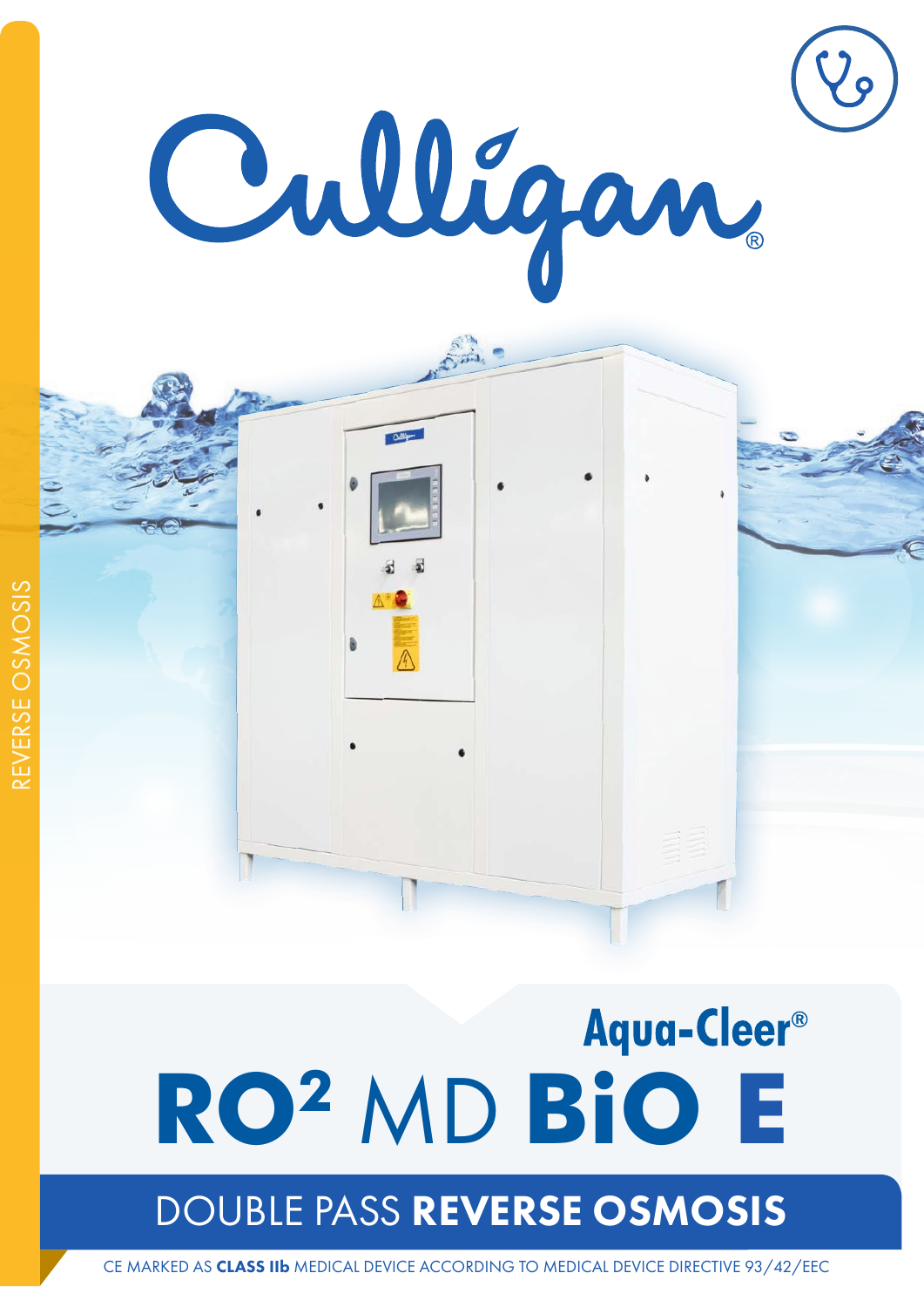### DOUBLE PASS REVERSE OSMOSIS

The Culligan  $RO^2$  MD BIO E is Culligan's most technologically advanced water treatment system for haemodialysis utilizing the latest in bi-osmosis water treatment technology.

The  $\mathbb{R}^2$  bi-osmosis system consists of two separate reverse osmosis systems operating in series to produce water of the highest quality and purity.

By operating in series the system effectively treats the water twice. In the first pass, 90-99% of the salts and other contaminants in the water are removed, and in the second pass, again an additional 90-99% of the residual contaminants are removed.

Most importantly this provides a guaranteed barrier to microbial contamination.

An added advantage to the **Culligan bi-osmosis system** is that in the event of an emergency, the system can operate on a single reverse osmosis system and still produce dialysis quality water.

The Culligan  $RO<sup>2</sup>$  will automatically move to this single pass configuration in the unlikely event of a problem, so there is no need for manual intervention.



# **Aqua-Cleer® RO2** MD **BiO** E





### MEDICAL DEVICE QUALITY SYSTEM CERTIFIED ACCORDING TO UNI EN ISO 13485 & 93/42/EEC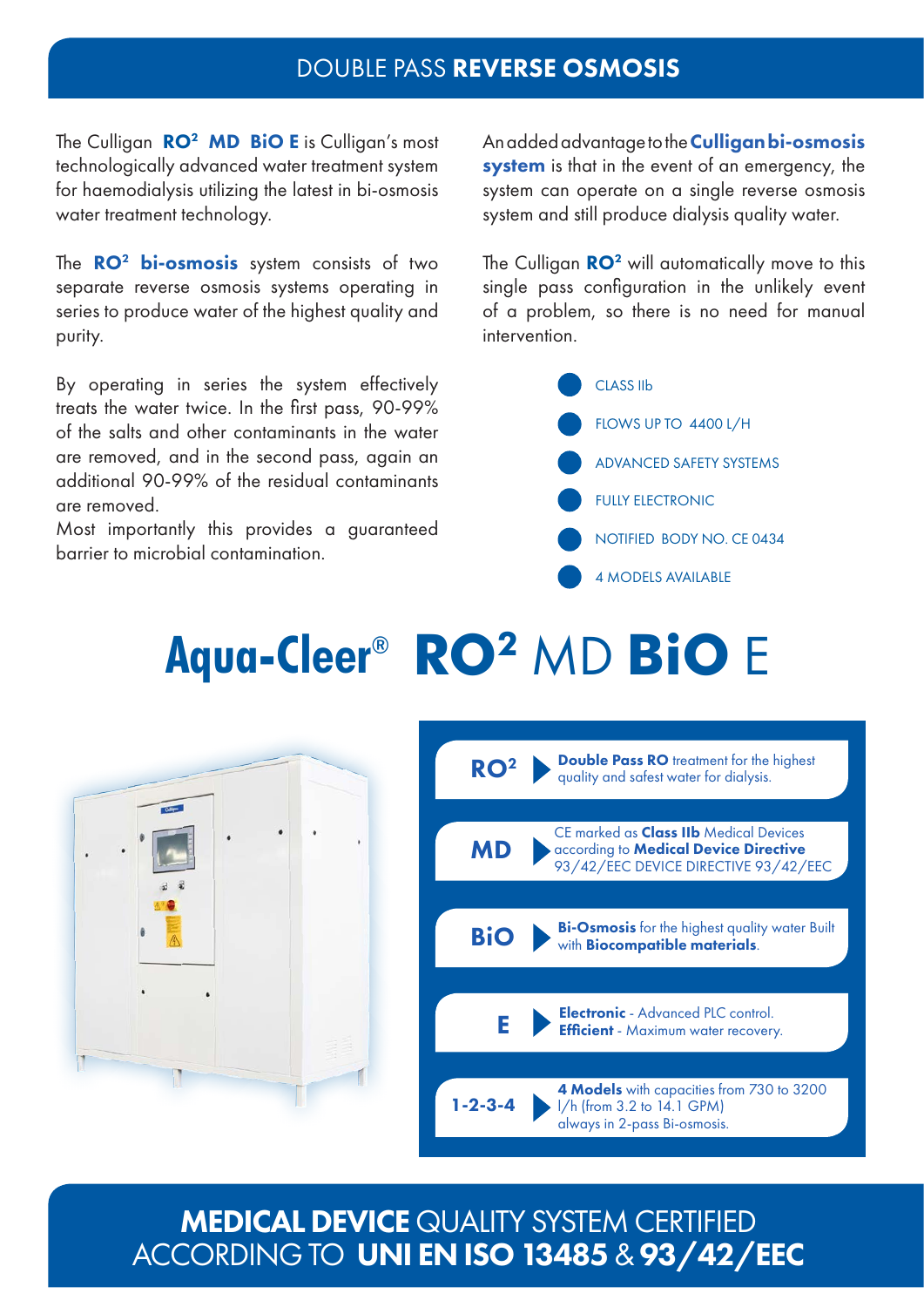### AVAILABLE MODELS FOR AQUA-CLEER® RO2 MD BiO E

| <b>Models</b>                     | <b>Flow</b><br>$I/h^*(GPM)$ | <b>Installed Power</b><br>$kW$ (HP) | <b>Dimensions</b><br>width. x depth. x height. mm (inches) |
|-----------------------------------|-----------------------------|-------------------------------------|------------------------------------------------------------|
| $RO2 MD BIO 1 E$                  | 1000(4.4)                   | $2x3$ (2 x 4 HP)                    | 1800x800x1900<br>$(70 \times 31 \times 75)$ inches)        |
| RO <sup>2</sup> MD <b>BiO</b> 2 E | 1425(6.27)                  | $2x3$ (2 x 4 HP)                    | 1800x800x1900<br>$(70 \times 31 \times 75$ inches)         |
| RO <sup>2</sup> MD <b>BIO</b> 3 E | 2500 (11)                   | $2x4$ (2x5.4 HP)                    | 1800x800x1900<br>$(70 \times 31 \times 75$ inches)         |
| RO <sup>2</sup> MD <b>BiO</b> 4 E | 3800 (16.73)                | $2x4$ (2x5.4 HP)                    | 1800x800x1900<br>$(70 \times 31 \times 75$ inches)         |

\* Note : Flow rates shown relate to new membranes operating on properly pretreated feed water of 800 mg/l TDS, 20 °C

### All of the **Aqua-Cleer<sup>®</sup> RO<sup>2</sup> MD BiO** models are PLC controlled Cullfaan

Simple and intuitive "touch screen" interface with advanced controls.

### Dynamic views and the Computer of Craphic views

Inlet to Reverse Osmosis conductivity Conductivity of water produced by 1st stage RO Conductivity of water produced by 2nd stage RO Flow rate of RO water produced by 1st stage RO Flow rate of RO water produced by 2nd stage RO Flow rate of reject water produced by 1st stage RO Flow rate of reject water produced by 2nd stage RO Flow rate of water returning from dialysis loop Flow rate and consumption rate of artificial kidneys RO 1st stage operating pressure RO 2nd stage operating pressure Inlet to Reverse Osmosis temperature Distribution loop temperature

REDOX meter reading

Graphical trending of conductivity Graphical trending of system flow rates Graphical trending of system temperature Historical archives of operating data Immediate display of error messages

 $\Theta$  $\overline{\mathbf{S}}$  $\overline{c}$ H  $\overline{g}$ 

Culligan's bi-osmosis water treatment equipment is the result of 30 years of experience in the haemodialysis sector.

The new Bi-Osmosis system is Class IIb Certified and is medical device certified according to

UNI EN ISO 13485, and CE 0434.

Culligan is committed to environmental sustainability and has designed the new  $\rm~RO^2$  system to be as energyand water-efficient as possible. By offering a modular design with a range of flow rates and by recycling and retreating as much water as possible, the new  $RO<sup>2</sup>$  MD BiO **E** water treatment system can help reduce utility costs and meet environmental commitments.